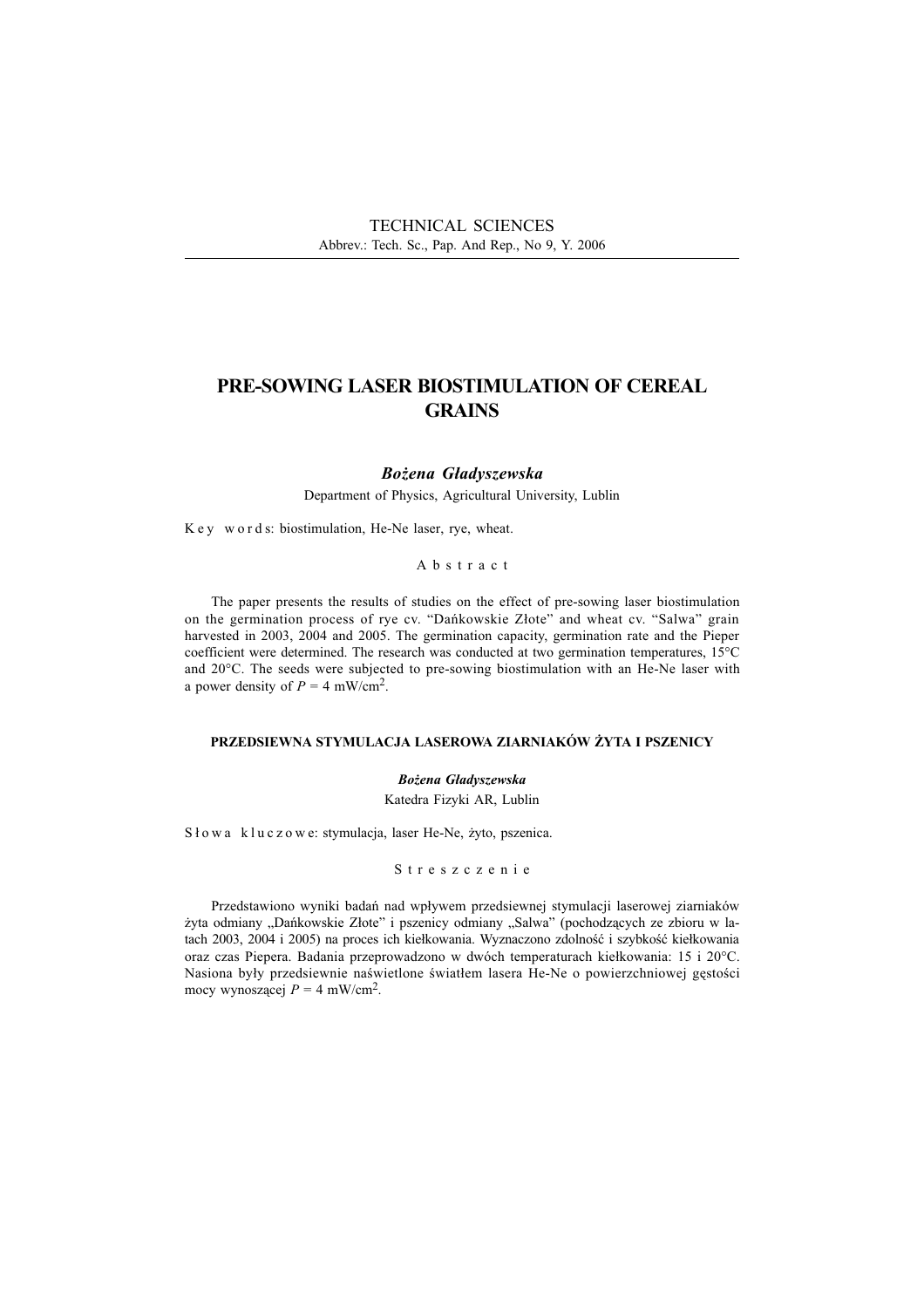### Introduction and aim of the study

The appropriate preparation of cereal seeds prior to sowing may ensure a higher yield of better quality. This may be achieved, among others, by exposing kernels to helium-neon laser light. Laser biostimulation is a physical phenomenon based on the absorption of light energy by grains, which is then transformed into chemical energy and used by the plant at later stages of growth. The energy supply increases the energy potential of seeds, which in turn impacts the physiological processes in germinating seeds, thus accelerating maturity, increasing resistance to disease as well as raising the biological and processing quality of the yield (DZIAMBA, KOPER 1992, LIPSKI 1996, PODLESNY, KOPER 1996). Studies on the effects of pre-sowing laser biostimulation on seeds have been performed throughout the world over a few dozen years. The best effects of laser treatment on seed germination and yield were achieved with vegetable plants, and slightly worse with cereal plants and root crops (DANIEL 2005, DANIEL 2005, DROZD et al. 1994, G£ADYSZEWSKA 1998, G£ADYSZEWSKA et al. 1998). It was found that exposure to laser light positively impacted germination and growth in many varieties of cereal plants (wheat, rye, white lupine, maize), root crops (sugar beet) and vegetables (tomatoes, cucumbers) (DZIWULSKA, KOPER 2003, DROZD, SZAJSNER 1997, GŁADYSZEWSKA, KOPER 1997, KOPER et al. 2000, LIPSKI et al. 1996, PODLEŚNY, KOPER 1996, PODLEŚNY, KOPER 1997 1996, PODLEŚNY, KOPER 1998, SHEPPARD, CHUBEY 1990). The objective of this study was to verify whether presowing He-Ne laser biostimulation affected the germination kinetics of wheat and rye grains harvested in 2003, 2004 and 2005.

# Materials and methods

The experimental materials comprised seeds of wheat cv. "Salwa" and rye cv. "Dańkowskie Złote". Air-dried seeds were subjected to laser biostimulation one day prior to sowing. One of three available technologies was applied for this purpose, i.e. the divergent laser beam method (DYGDA£A, KOPER 1993). Figure 1 presents the stand for pre-sowing laser biostimulation of seeds with a divergent beam.



Fig. 1. A stand for pre-sowing laser treatment of seeds:  $I$  – charging hopper with metering device, 2 – chute,  $3$  – vibrator,  $4$  – laser,  $5$  – microscope lens,  $6$  – seed dish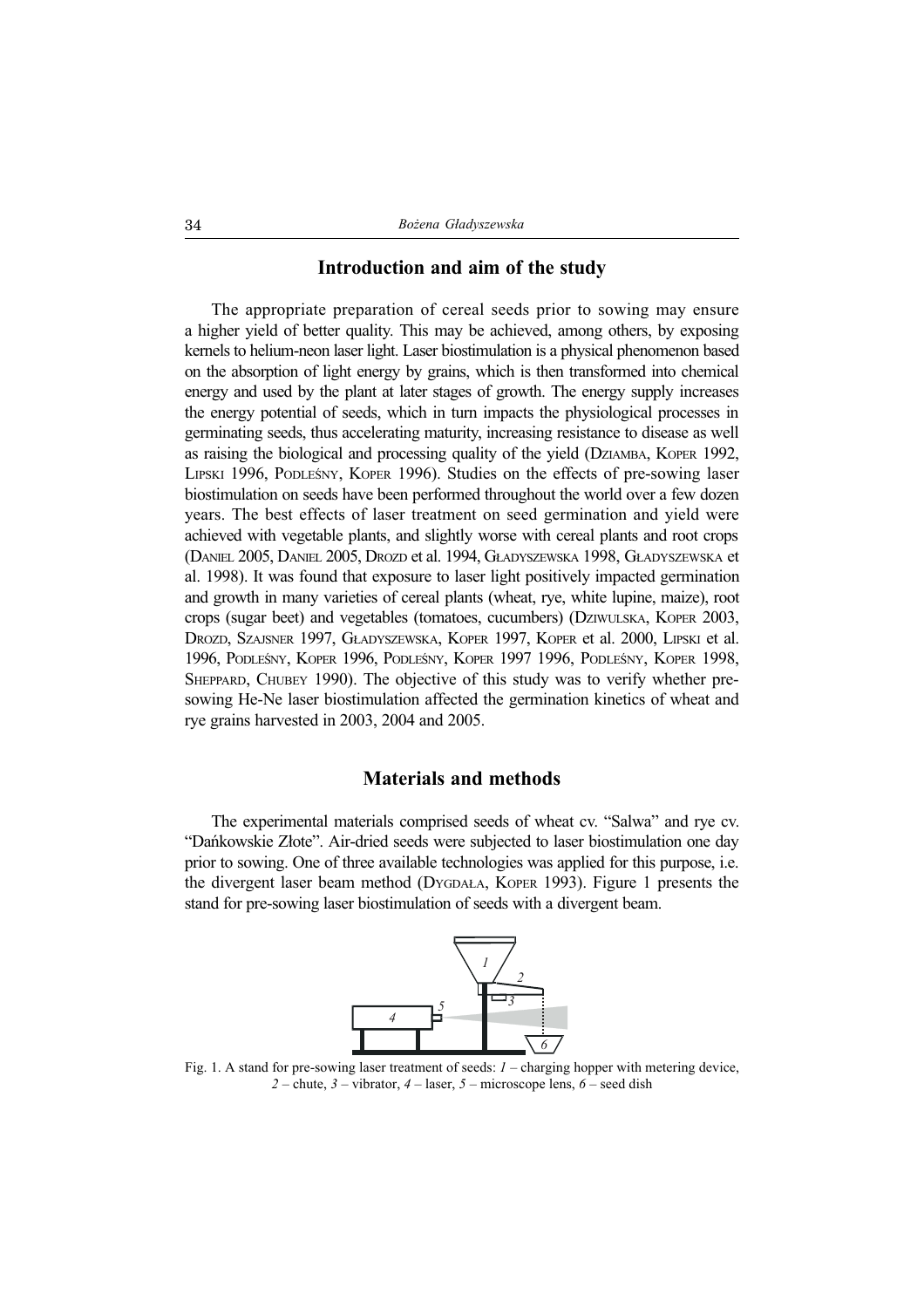The seeds intended for laser treatment were placed in the charging hopper  $-1$ . Then they were moved to the chute  $-2$  through a regulated slot. Under the influence of a vibrating device  $-3$  located under the chute, the seeds fell into the seed dish -6 slowly and steadily. The seeds were subjected to a divergent laser beam during their free fall. An He-Ne laser beam -4 with a density power of  $P = 4$  mW/cm<sup>2</sup> was applied for the biostimulation.

### Experimental conditions of seed germination

Each tested group was represented by 500 seeds, which were sown on absorbent paper in Petri dishes (5 samples each of 100 seeds). Prior to sowing, the dishes and absorbent paper were sterilized at  $150^{\circ}$ C and then cooled to 20°C. The temperature in the thermostatic oven in which the seeds germinated was stabilized exact to  $\pm 1^{\circ}$ C, while the humidity levels of the absorbent paper were maintained through doses of distilled water. The experiment was conducted at 15°C and 20°C. A seed recognized as germinated was one with a germ at least 2 mm long. The counting was performed every few hours. Seeds obtained during the years 2003 and 2004 were tested in 2004, while the seed material from 2005 was tested the same year.

### Results and discussion

The results of tests performed at two different germination temperatures,  $T = 15^{\circ}\text{C}$  and  $T = 20^{\circ}\text{C}$ , were analyzed in accordance with the Polish Standard PN-94/R-65950. The germination capacity  $Z_k$  and the germination rate  $S_k$  as well as the mean germination time of a single seed  $t_p$  in the control group and in the laser-stimulated group were determined for each of the tested variants. The results are presented in Figures 2 and 3.

The analysis of the experimental results indicates that wheat seeds harvested in 2004 and subjected to laser treatment prior to germination at  $T = 15^{\circ}$ C had the highest germination capacity ( $Z_k = 97.8\%$ ). No significant impact of laser treatment, temperature or year of harvest on the germination capacity  $Z_k$  was observed in the tested wheat groups.

The wheat germination rate  $S_k$  was slightly lower in the group of laser--exposed seeds germinating at  $T = 15^{\circ}\text{C}$ . This also pertains to cereal grains from the 2003 and 2005 harvests germinating at  $T = 20^{\circ}$ C. However, a significant effect of biostimulation on the germination rate was noted in the group of seeds harvested in 2004 ( $T = 20^{\circ}\text{C}$ ). Compared to the control group, this increase was noticeable and amounted to 19.1%. The laser treatment resulted in a slight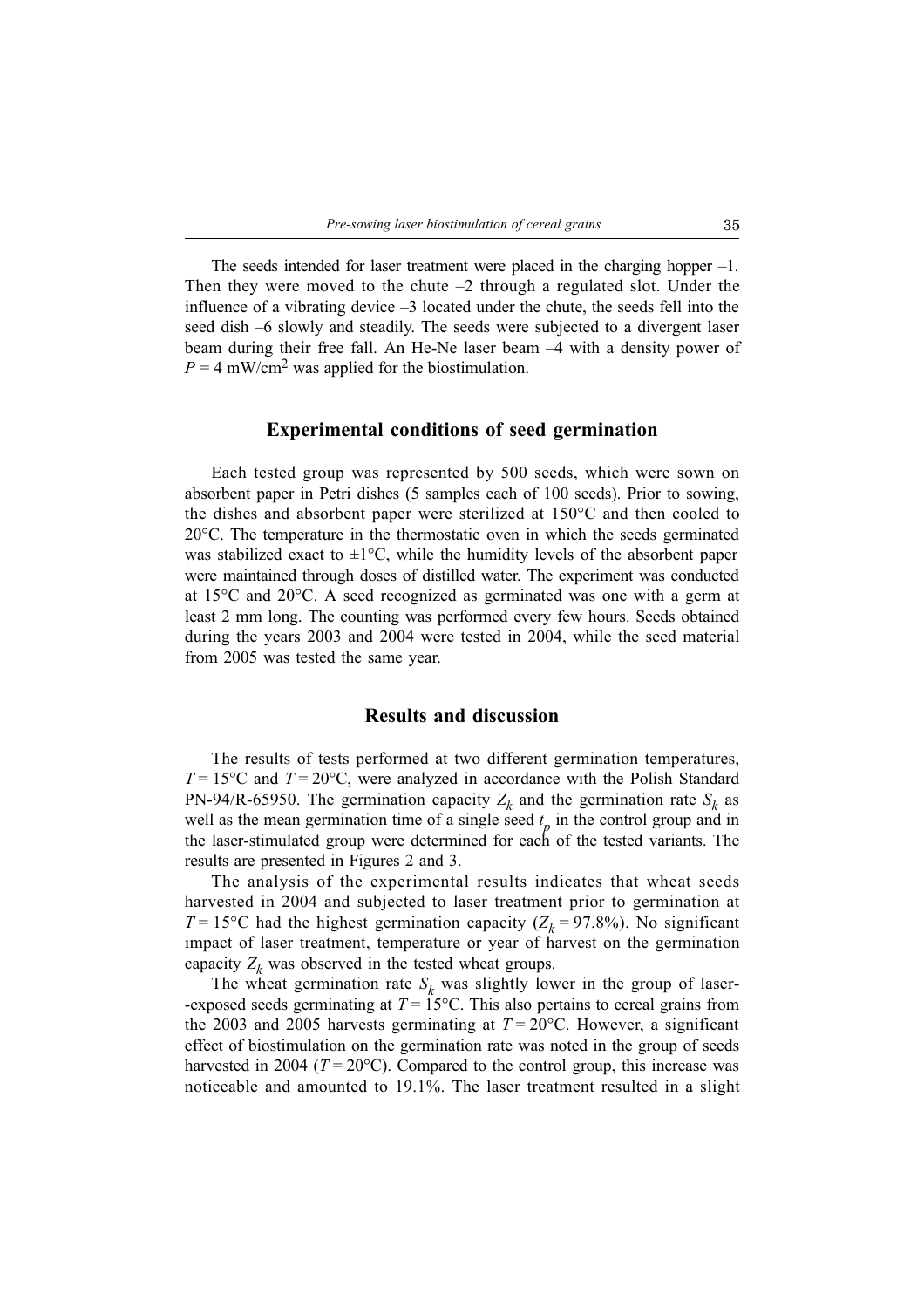

Fig. 2. Germination capacity  $Z_k$ , germination rate  $S_k$  and Pieper coefficient  $t_p$  (mean time of single

decrease in the Pieper coefficient  $t_p$  for wheat seeds from the 2003-2005 harvests, germinating at  $T = 15^{\circ}$ C, while the mean time of single seed germination was longer by around 2 hours at  $T = 20^{\circ}$ C. In the control groups of seeds germinating at  $T = 15^{\circ}\text{C}$  the mean time of single seed germination (Pieper coefficient  $t_p$ ) was shorter by about 10 hours, compared with the same groups of seeds germinating at  $T = 20$ °C.

Rye kernels from the 2004 and 2005 harvests had the germination capacity  $Z_k$  comparable to that of wheat  $Z_k$ , whereas rye seeds harvested in 2003 had lower germination capacity, i.e.  $Z_k = 77.2\%$  for the control group and  $Z_k = 78.2\%$ for the biostimulated group. Germination took place at  $T = 15^{\circ}$ C. Laser treatment also increased the germination rate  $S_k$  of rye grains harvested in 2003 and 2005, germinating at  $T = 15^{\circ}\text{C}$ , and decreased the germination rate  $S_k$  of kernels from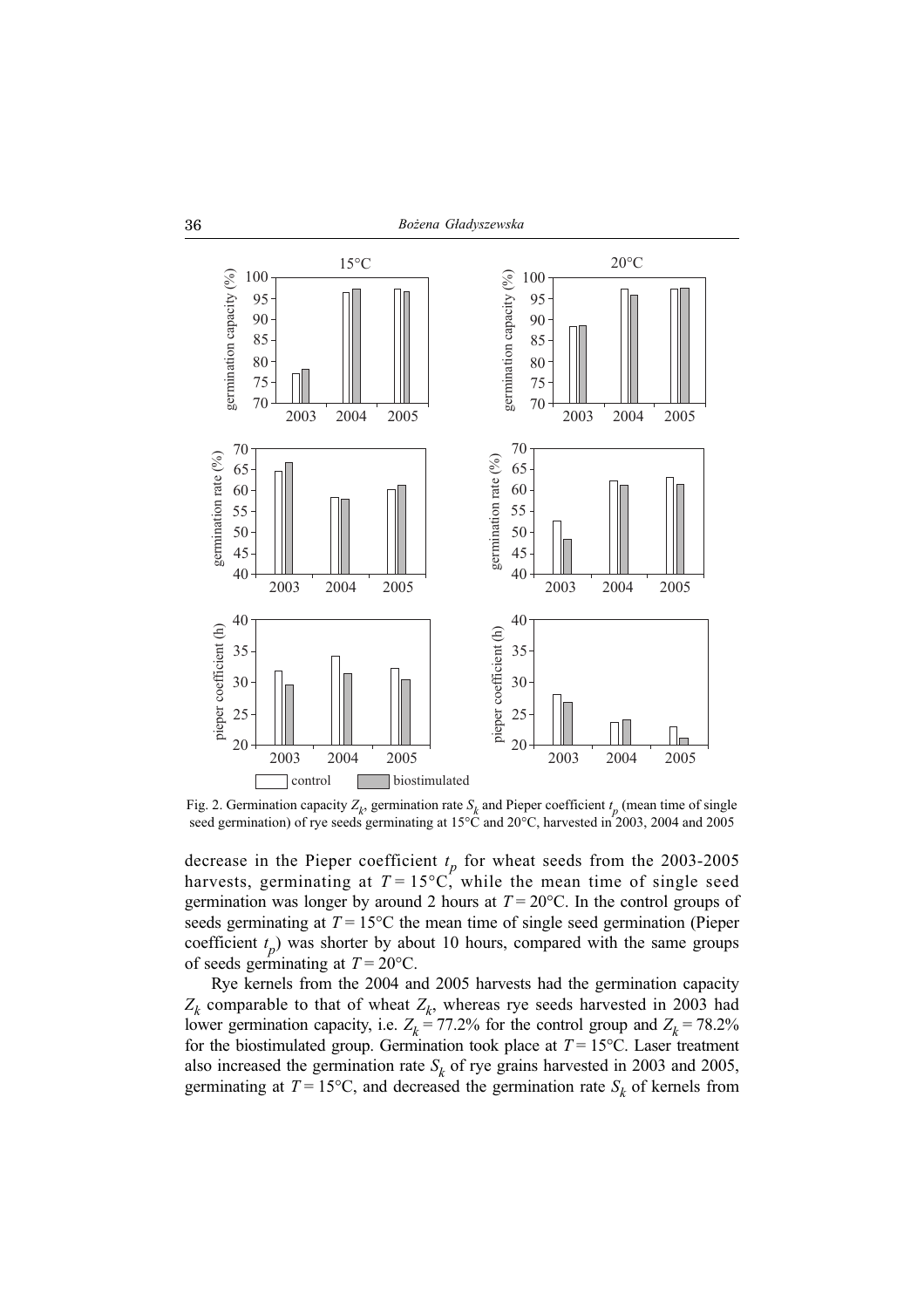

Fig. 3. Germination capacity  $Z_k$ , germination rate  $S_k$  and Pieper coefficient  $t_p$  (mean time of single

the 2004 harvest, while at  $T = 20^{\circ}$ C the germination rate decreased by 1% to 4% compared to the control in all grain groups. The mean time of single seed germination (Pieper coefficient  $t_p$ ) was shorter by approximately 3 hours in all biostimulated rye seed groups that germinated at  $T = 15^{\circ}\text{C}$  and  $T = 20^{\circ}\text{C}$ . Only the kernels obtained in 2004, germinating at  $T = 20^{\circ}$ C, had an insignificantly higher Pieper coefficient than those of the control group.

## Conclusions

The analysis of the obtained results enabled to formulate the following conclusions: 1. The highest germination capacity  $Z_k = 97.8\%$  was observed in wheat kernels from the 2004 harvest subjected to laser biostimulation and germinating at  $T = 15^{\circ}$ C.